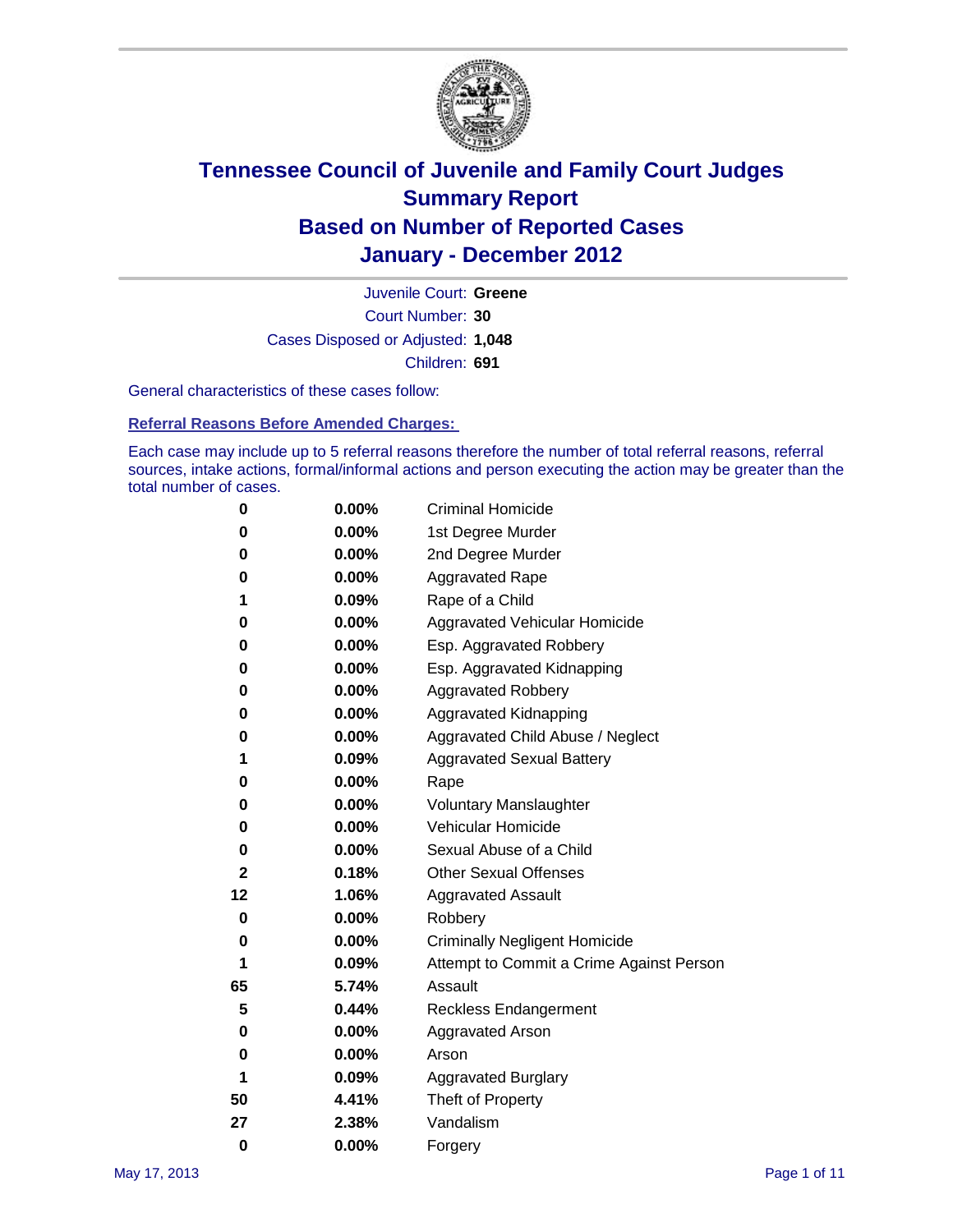

Court Number: **30** Juvenile Court: **Greene** Cases Disposed or Adjusted: **1,048** Children: **691**

#### **Referral Reasons Before Amended Charges:**

Each case may include up to 5 referral reasons therefore the number of total referral reasons, referral sources, intake actions, formal/informal actions and person executing the action may be greater than the total number of cases.

| $\pmb{0}$    | 0.00%    | <b>Worthless Checks</b>                                     |  |  |  |
|--------------|----------|-------------------------------------------------------------|--|--|--|
| 0            | 0.00%    | Illegal Possession / Fraudulent Use of Credit / Debit Cards |  |  |  |
| 5            | 0.44%    | <b>Burglary</b>                                             |  |  |  |
| $\bf{0}$     | $0.00\%$ | Unauthorized Use of a Vehicle                               |  |  |  |
| 0            | $0.00\%$ | <b>Cruelty to Animals</b>                                   |  |  |  |
| $\bf{0}$     | $0.00\%$ | Sale of Controlled Substances                               |  |  |  |
| 12           | 1.06%    | <b>Other Drug Offenses</b>                                  |  |  |  |
| 22           | 1.94%    | Possession of Controlled Substances                         |  |  |  |
| $\mathbf 0$  | $0.00\%$ | <b>Criminal Attempt</b>                                     |  |  |  |
| 5            | 0.44%    | Carrying Weapons on School Property                         |  |  |  |
| 0            | $0.00\%$ | Unlawful Carrying / Possession of a Weapon                  |  |  |  |
| 6            | 0.53%    | <b>Evading Arrest</b>                                       |  |  |  |
| 0            | 0.00%    | Escape                                                      |  |  |  |
| $\mathbf{2}$ | 0.18%    | Driving Under Influence (DUI)                               |  |  |  |
| 29           | 2.56%    | Possession / Consumption of Alcohol                         |  |  |  |
| 3            | 0.26%    | Resisting Stop, Frisk, Halt, Arrest or Search               |  |  |  |
| 0            | $0.00\%$ | <b>Aggravated Criminal Trespass</b>                         |  |  |  |
| 7            | 0.62%    | Harassment                                                  |  |  |  |
| 3            | 0.26%    | Failure to Appear                                           |  |  |  |
| $\pmb{0}$    | $0.00\%$ | Filing a False Police Report                                |  |  |  |
| $\mathbf{2}$ | 0.18%    | Criminal Impersonation                                      |  |  |  |
| 29           | 2.56%    | <b>Disorderly Conduct</b>                                   |  |  |  |
| 9            | 0.79%    | <b>Criminal Trespass</b>                                    |  |  |  |
| 12           | 1.06%    | <b>Public Intoxication</b>                                  |  |  |  |
| 0            | $0.00\%$ | Gambling                                                    |  |  |  |
| 137          | 12.09%   | <b>Traffic</b>                                              |  |  |  |
| 0            | $0.00\%$ | Local Ordinances                                            |  |  |  |
| $\mathbf 0$  | $0.00\%$ | Violation of Wildlife Regulations                           |  |  |  |
| 12           | 1.06%    | Contempt of Court                                           |  |  |  |
| 83           | 7.33%    | Violation of Probation                                      |  |  |  |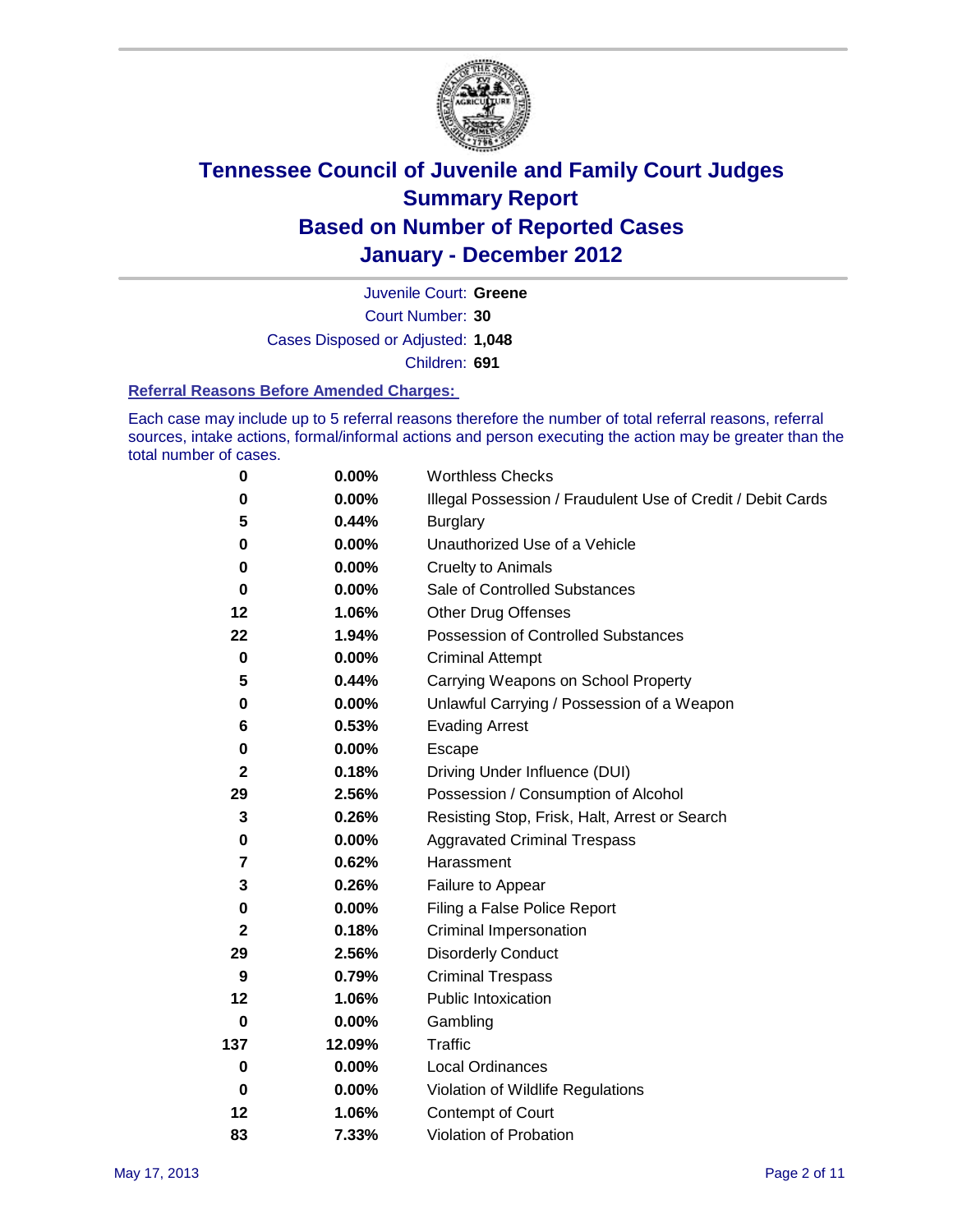

Court Number: **30** Juvenile Court: **Greene** Cases Disposed or Adjusted: **1,048** Children: **691**

#### **Referral Reasons Before Amended Charges:**

Each case may include up to 5 referral reasons therefore the number of total referral reasons, referral sources, intake actions, formal/informal actions and person executing the action may be greater than the total number of cases.

| $\mathbf 3$  | 0.26%   | Violation of Aftercare                 |
|--------------|---------|----------------------------------------|
| 14           | 1.24%   | Unruly Behavior                        |
| 51           | 4.50%   | Truancy                                |
| 1            | 0.09%   | In-State Runaway                       |
| 0            | 0.00%   | Out-of-State Runaway                   |
| 120          | 10.59%  | Possession of Tobacco Products         |
| 0            | 0.00%   | Violation of a Valid Court Order       |
| $\bf{0}$     | 0.00%   | Violation of Curfew                    |
| 0            | 0.00%   | <b>Sexually Abused Child</b>           |
| 0            | 0.00%   | <b>Physically Abused Child</b>         |
| 102          | 9.00%   | Dependency / Neglect                   |
| $\mathbf{2}$ | 0.18%   | <b>Termination of Parental Rights</b>  |
| 1            | 0.09%   | <b>Violation of Pretrial Diversion</b> |
| 0            | 0.00%   | Violation of Informal Adjustment       |
| 30           | 2.65%   | <b>Judicial Review</b>                 |
| 111          | 9.80%   | <b>Administrative Review</b>           |
| $\bf{0}$     | 0.00%   | <b>Foster Care Review</b>              |
| 82           | 7.24%   | Custody                                |
| 4            | 0.35%   | Visitation                             |
| 0            | 0.00%   | Paternity / Legitimation               |
| 2            | 0.18%   | <b>Child Support</b>                   |
| 0            | 0.00%   | <b>Request for Medical Treatment</b>   |
| 0            | 0.00%   | <b>Consent to Marry</b>                |
| 67           | 5.91%   | Other                                  |
| 1,133        | 100.00% | <b>Total Referrals</b>                 |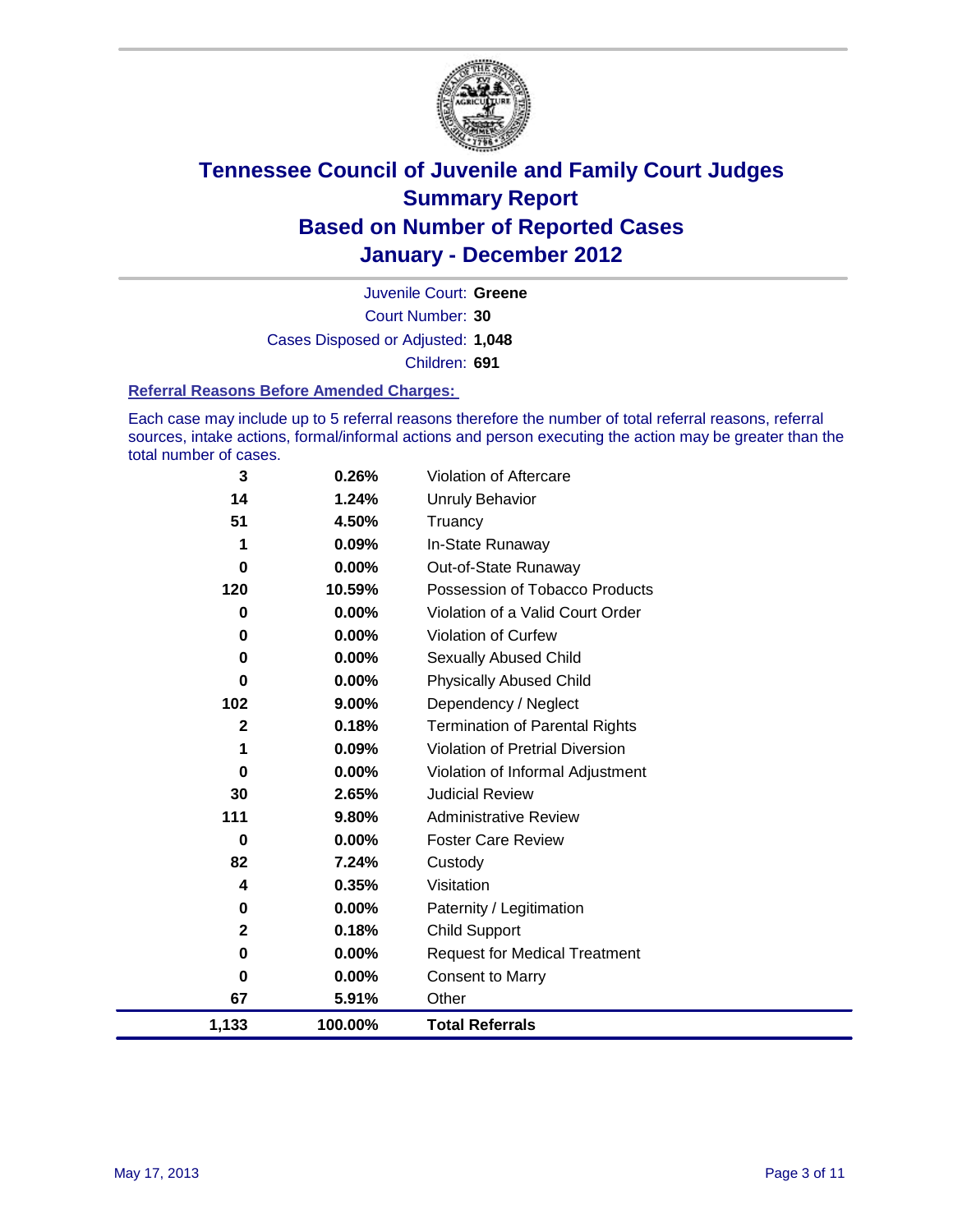

|                            | Juvenile Court: Greene            |                                   |  |  |
|----------------------------|-----------------------------------|-----------------------------------|--|--|
|                            | Court Number: 30                  |                                   |  |  |
|                            | Cases Disposed or Adjusted: 1,048 |                                   |  |  |
|                            |                                   | Children: 691                     |  |  |
| <b>Referral Sources: 1</b> |                                   |                                   |  |  |
| 412                        | 36.36%                            | Law Enforcement                   |  |  |
| 42                         | 3.71%                             | Parents                           |  |  |
| 42                         | 3.71%                             | <b>Relatives</b>                  |  |  |
| 3                          | 0.26%                             | Self                              |  |  |
| 180                        | 15.89%                            | School                            |  |  |
| 0                          | 0.00%                             | <b>CSA</b>                        |  |  |
| 230                        | 20.30%                            | <b>DCS</b>                        |  |  |
| 0                          | 0.00%                             | <b>Other State Department</b>     |  |  |
| 1                          | 0.09%                             | <b>District Attorney's Office</b> |  |  |
| 83                         | 7.33%                             | <b>Court Staff</b>                |  |  |
| 78                         | 6.88%                             | Social Agency                     |  |  |
| 5                          | 0.44%                             | <b>Other Court</b>                |  |  |
| 39                         | 3.44%                             | Victim                            |  |  |
| 0                          | 0.00%                             | Child & Parent                    |  |  |
| 0                          | 0.00%                             | Hospital                          |  |  |
| 0                          | 0.00%                             | Unknown                           |  |  |
| 18                         | 1.59%                             | Other                             |  |  |
| 1,133                      | 100.00%                           | <b>Total Referral Sources</b>     |  |  |
|                            |                                   |                                   |  |  |

### **Age of Child at Referral: 2**

| 32.13%<br>27.64%<br>3.47%<br>$0.00\%$ | Ages 15 through 16<br>Ages 17 through 18<br>Ages 19 and Over<br><b>Unknown</b> |  |
|---------------------------------------|--------------------------------------------------------------------------------|--|
|                                       |                                                                                |  |
|                                       |                                                                                |  |
|                                       |                                                                                |  |
|                                       |                                                                                |  |
| 12.30%                                | Ages 13 through 14                                                             |  |
| 5.07%                                 | Ages 11 through 12                                                             |  |
| 19.39%                                | Ages 10 and Under                                                              |  |
|                                       |                                                                                |  |

<sup>1</sup> If different than number of Referral Reasons (1133), verify accuracy of your court's data.

<sup>2</sup> One child could be counted in multiple categories, verify accuracy of your court's data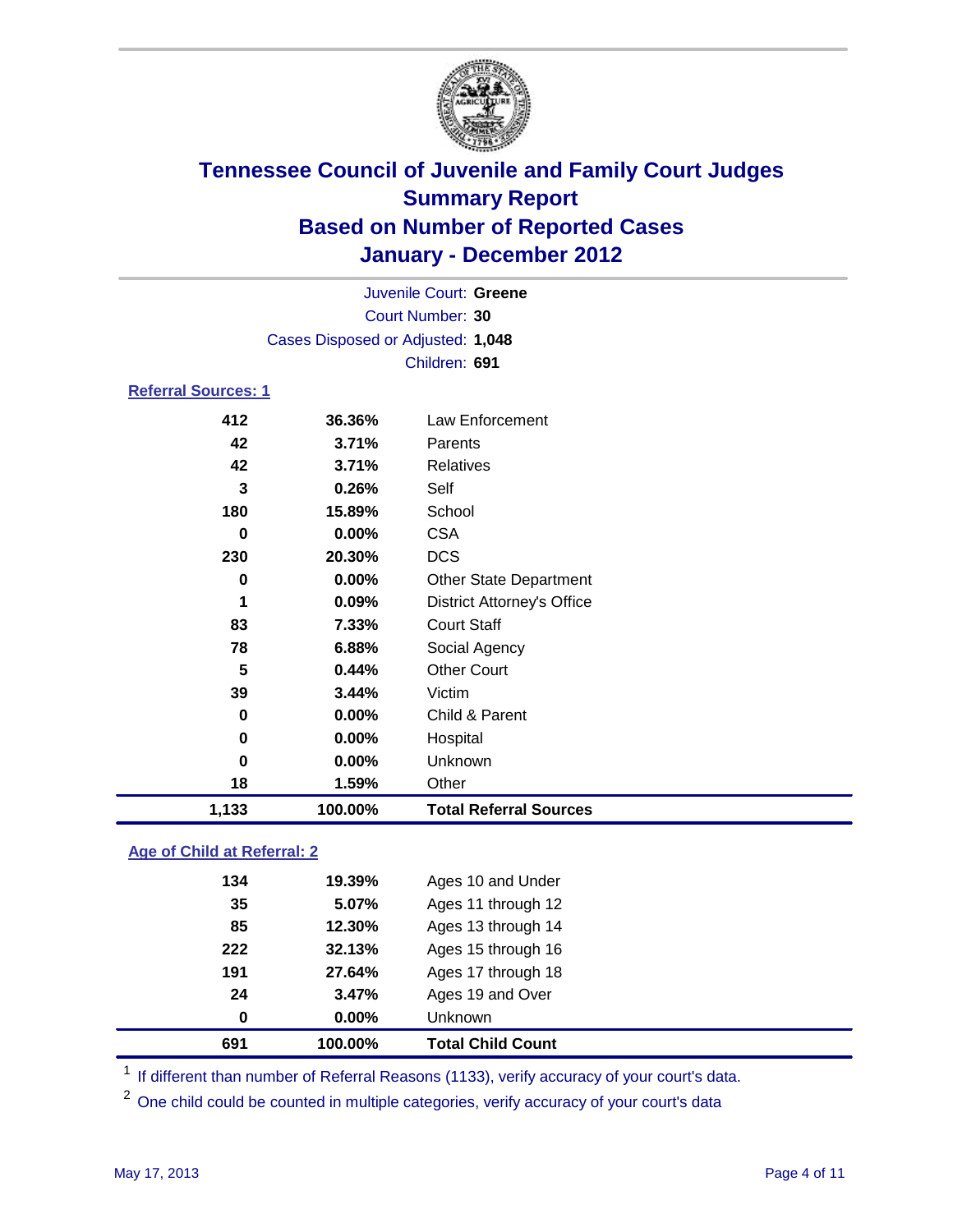

| Juvenile Court: Greene                  |         |                          |  |
|-----------------------------------------|---------|--------------------------|--|
| Court Number: 30                        |         |                          |  |
| Cases Disposed or Adjusted: 1,048       |         |                          |  |
|                                         |         | Children: 691            |  |
| Sex of Child: 1                         |         |                          |  |
| 438                                     | 63.39%  | Male                     |  |
| 247                                     | 35.75%  | Female                   |  |
| 6                                       | 0.87%   | Unknown                  |  |
| 691                                     | 100.00% | <b>Total Child Count</b> |  |
| Race of Child: 1                        |         |                          |  |
| 538                                     | 77.86%  | White                    |  |
| 10                                      | 1.45%   | African American         |  |
| 1                                       | 0.14%   | Native American          |  |
| $\mathbf 0$                             | 0.00%   | Asian                    |  |
| 8                                       | 1.16%   | Mixed                    |  |
| 134                                     | 19.39%  | Unknown                  |  |
| 691                                     | 100.00% | <b>Total Child Count</b> |  |
| <b>Hispanic Origin: 1</b>               |         |                          |  |
| 18                                      | 2.60%   | Yes                      |  |
| 536                                     | 77.57%  | <b>No</b>                |  |
| 137                                     | 19.83%  | Unknown                  |  |
| 691                                     | 100.00% | <b>Total Child Count</b> |  |
| <b>School Enrollment of Children: 1</b> |         |                          |  |
| 471                                     | 68.16%  | Yes                      |  |
| 88                                      | 12.74%  | No                       |  |
| 132                                     | 19.10%  | Unknown                  |  |
| 691                                     | 100.00% | <b>Total Child Count</b> |  |

One child could be counted in multiple categories, verify accuracy of your court's data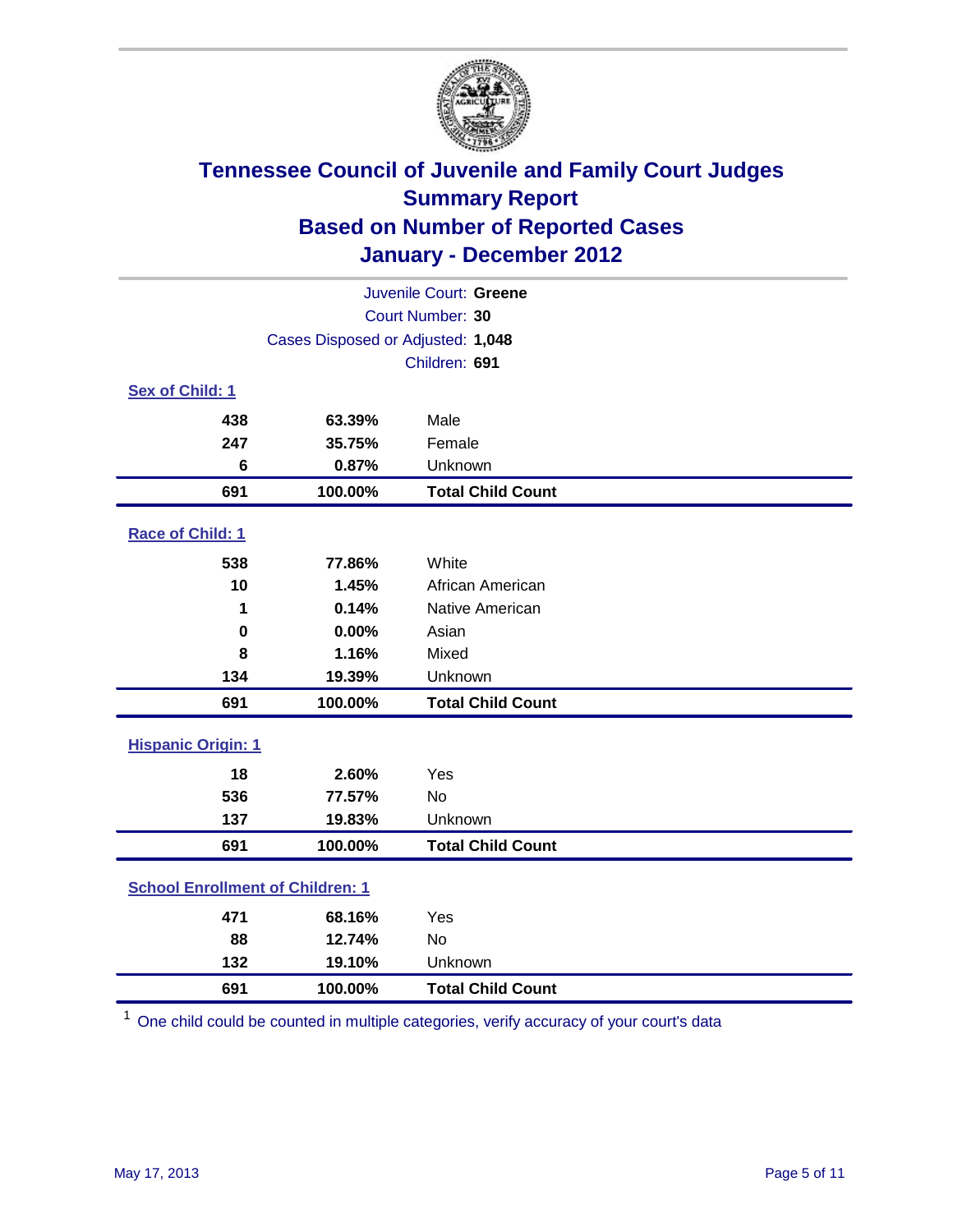

Court Number: **30** Juvenile Court: **Greene** Cases Disposed or Adjusted: **1,048** Children: **691**

### **Living Arrangement of Child at Time of Referral: 1**

| 691 | 100.00% | <b>Total Child Count</b>     |
|-----|---------|------------------------------|
| 15  | 2.17%   | Other                        |
| 122 | 17.66%  | <b>Unknown</b>               |
| 28  | 4.05%   | Independent                  |
| 4   | 0.58%   | In an Institution            |
| 28  | 4.05%   | In a Residential Center      |
| 15  | 2.17%   | In a Group Home              |
| 51  | 7.38%   | With Foster Family           |
| 7   | 1.01%   | With Adoptive Parents        |
| 109 | 15.77%  | <b>With Relatives</b>        |
| 62  | 8.97%   | <b>With Father</b>           |
| 144 | 20.84%  | <b>With Mother</b>           |
| 15  | 2.17%   | With Mother and Stepfather   |
| 3   | 0.43%   | With Father and Stepmother   |
| 88  | 12.74%  | With Both Biological Parents |
|     |         |                              |

### **Type of Detention: 2**

| 1.048        | 100.00%  | <b>Total Detention Count</b> |
|--------------|----------|------------------------------|
| 1            | 0.10%    | Other                        |
| 1,000        | 95.42%   | Does Not Apply               |
| 1            | 0.10%    | Unknown                      |
| 0            | $0.00\%$ | <b>Psychiatric Hospital</b>  |
| 0            | 0.00%    | Jail - No Separation         |
| 0            | $0.00\%$ | Jail - Partial Separation    |
| 0            | 0.00%    | Jail - Complete Separation   |
| 44           | 4.20%    | Juvenile Detention Facility  |
| $\mathbf{2}$ | 0.19%    | Non-Secure Placement         |
|              |          |                              |

<sup>1</sup> One child could be counted in multiple categories, verify accuracy of your court's data

<sup>2</sup> If different than number of Cases (1048) verify accuracy of your court's data.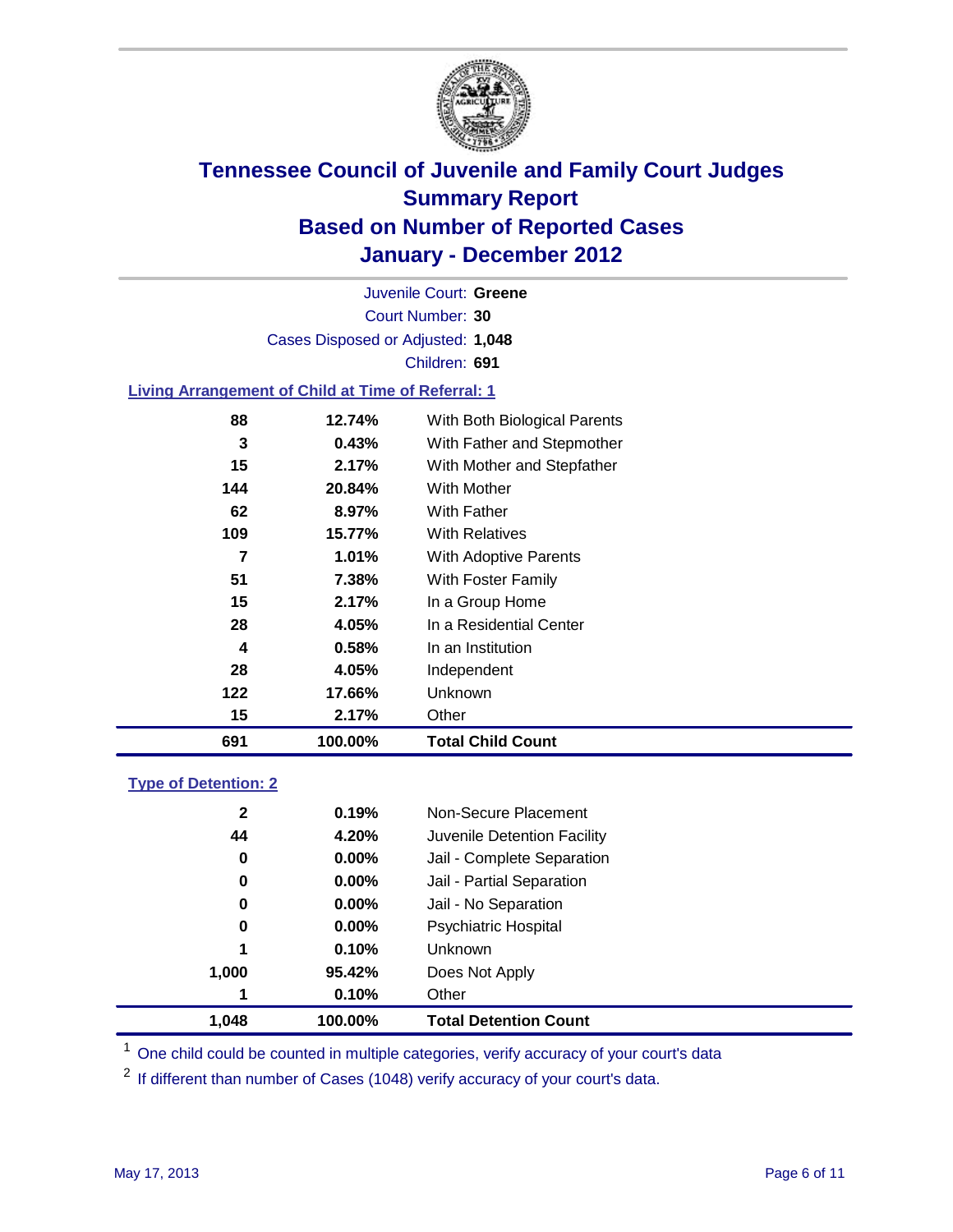

|                                                    | Juvenile Court: Greene               |                                     |  |  |  |  |  |
|----------------------------------------------------|--------------------------------------|-------------------------------------|--|--|--|--|--|
|                                                    | Court Number: 30                     |                                     |  |  |  |  |  |
|                                                    | Cases Disposed or Adjusted: 1,048    |                                     |  |  |  |  |  |
|                                                    | Children: 691                        |                                     |  |  |  |  |  |
| <b>Placement After Secure Detention Hearing: 1</b> |                                      |                                     |  |  |  |  |  |
| 24                                                 | Returned to Prior Living Arrangement |                                     |  |  |  |  |  |
| 4                                                  | 0.38%                                | Juvenile Detention Facility         |  |  |  |  |  |
| $\bf{0}$                                           | 0.00%                                | Jail                                |  |  |  |  |  |
| $\bf{0}$                                           | 0.00%                                | Shelter / Group Home                |  |  |  |  |  |
| 0                                                  | 0.00%                                | <b>Foster Family Home</b>           |  |  |  |  |  |
| 0                                                  | 0.00%                                | Psychiatric Hospital                |  |  |  |  |  |
|                                                    | 0.10%                                | Unknown                             |  |  |  |  |  |
| 1,004                                              | 95.80%                               | Does Not Apply                      |  |  |  |  |  |
| 15                                                 | 1.43%                                | Other                               |  |  |  |  |  |
| 1,048                                              | 100.00%                              | <b>Total Placement Count</b>        |  |  |  |  |  |
|                                                    |                                      |                                     |  |  |  |  |  |
| <b>Intake Actions: 2</b>                           |                                      |                                     |  |  |  |  |  |
| 654                                                | 57.72%                               | <b>Petition Filed</b>               |  |  |  |  |  |
| 225                                                | 19.86%                               | <b>Motion Filed</b>                 |  |  |  |  |  |
| 254                                                | 22.42%                               | <b>Citation Processed</b>           |  |  |  |  |  |
| $\bf{0}$                                           | 0.00%                                | Notification of Paternity Processed |  |  |  |  |  |
| 0                                                  | 0.00%                                | Scheduling of Judicial Review       |  |  |  |  |  |
| 0                                                  | 0.00%                                | Scheduling of Administrative Review |  |  |  |  |  |
| 0                                                  | 0.00%                                | Scheduling of Foster Care Review    |  |  |  |  |  |
| $\bf{0}$                                           | 0.00%                                | Unknown                             |  |  |  |  |  |
| 0                                                  | 0.00%                                | Does Not Apply                      |  |  |  |  |  |
| 0                                                  | 0.00%                                | Other                               |  |  |  |  |  |
| 1,133                                              | 100.00%                              | <b>Total Intake Count</b>           |  |  |  |  |  |

<sup>1</sup> If different than number of Cases (1048) verify accuracy of your court's data.

<sup>2</sup> If different than number of Referral Reasons (1133), verify accuracy of your court's data.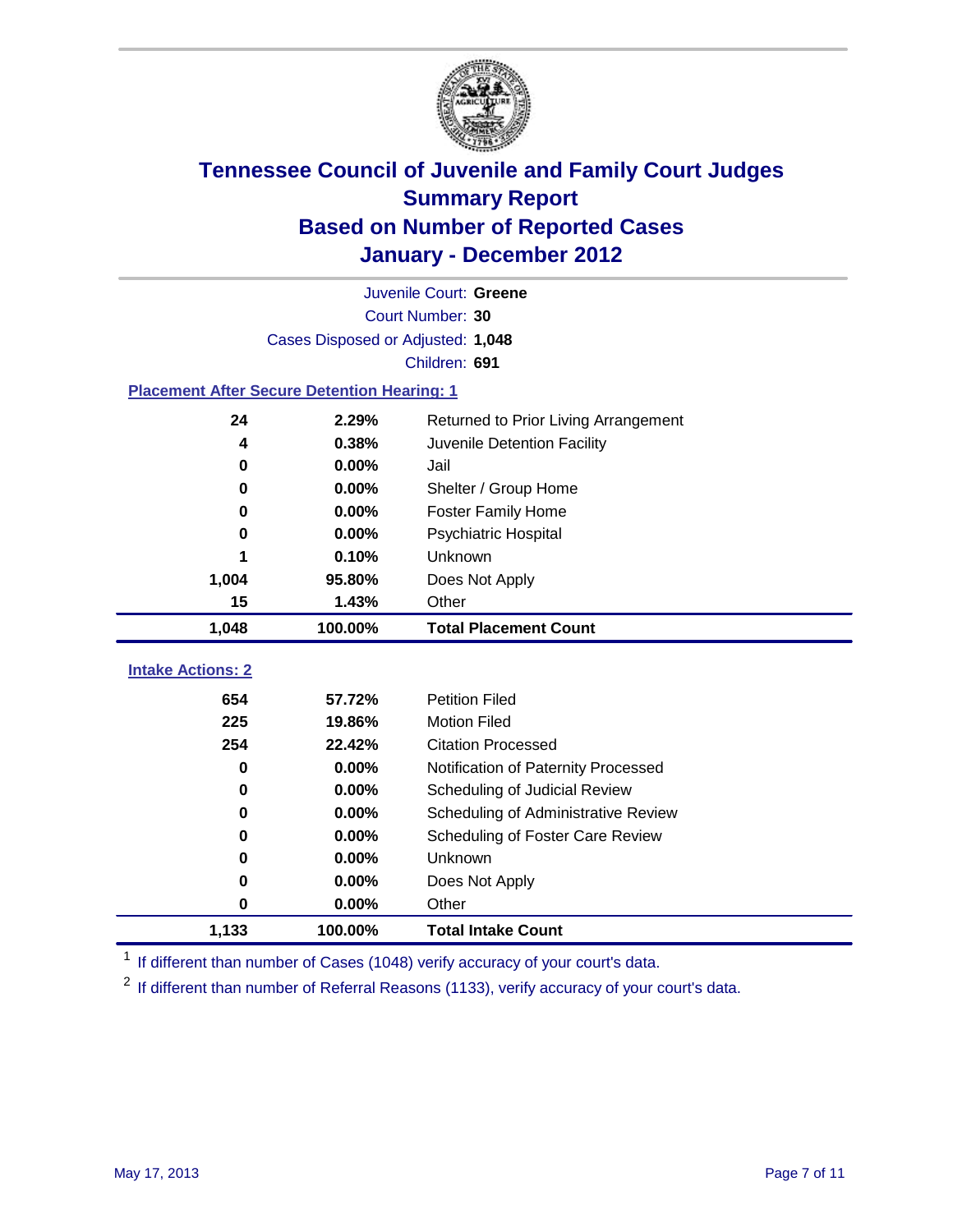

Court Number: **30** Juvenile Court: **Greene** Cases Disposed or Adjusted: **1,048** Children: **691**

### **Last Grade Completed by Child: 1**

| $\pmb{0}$      | 0.00%   | Too Young for School     |
|----------------|---------|--------------------------|
| 0              | 0.00%   | Preschool                |
| 0              | 0.00%   | Kindergarten             |
| $\pmb{0}$      | 0.00%   | 1st Grade                |
| 1              | 0.14%   | 2nd Grade                |
| 0              | 0.00%   | 3rd Grade                |
| $\mathbf{2}$   | 0.29%   | 4th Grade                |
| 8              | 1.16%   | 5th Grade                |
| 15             | 2.17%   | 6th Grade                |
| 16             | 2.32%   | 7th Grade                |
| 45             | 6.51%   | 8th Grade                |
| 63             | 9.12%   | 9th Grade                |
| 62             | 8.97%   | 10th Grade               |
| 34             | 4.92%   | 11th Grade               |
| 5              | 0.72%   | 12th Grade               |
| 0              | 0.00%   | Non-Graded Special Ed    |
| $\overline{2}$ | 0.29%   | <b>GED</b>               |
| 4              | 0.58%   | Graduated                |
| 38             | 5.50%   | Never Attended School    |
| 378            | 54.70%  | Unknown                  |
| 18             | 2.60%   | Other                    |
| 691            | 100.00% | <b>Total Child Count</b> |

### **Enrolled in Special Education: 1**

| 47  | 6.80%   | Yes                      |
|-----|---------|--------------------------|
| 240 | 34.73%  | No                       |
| 404 | 58.47%  | <b>Unknown</b>           |
| 691 | 100.00% | <b>Total Child Count</b> |

One child could be counted in multiple categories, verify accuracy of your court's data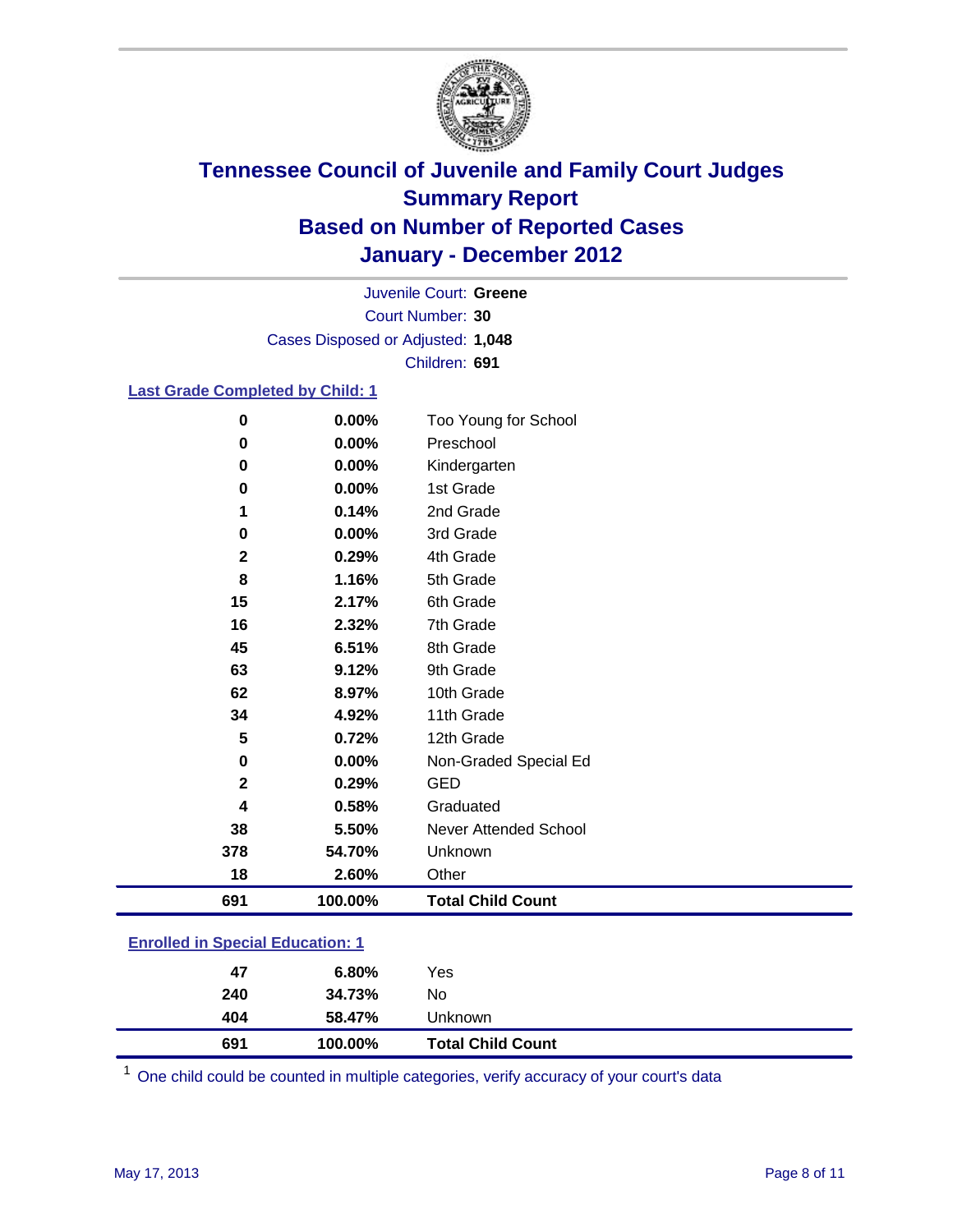

|                              | Juvenile Court: Greene            |                           |  |  |  |
|------------------------------|-----------------------------------|---------------------------|--|--|--|
|                              | Court Number: 30                  |                           |  |  |  |
|                              | Cases Disposed or Adjusted: 1,048 |                           |  |  |  |
|                              | Children: 691                     |                           |  |  |  |
| <b>Action Executed By: 1</b> |                                   |                           |  |  |  |
| 971                          | 85.70%                            | Judge                     |  |  |  |
| 161                          | 14.21%                            | Magistrate                |  |  |  |
| 1                            | 0.09%                             | <b>YSO</b>                |  |  |  |
| 0                            | $0.00\%$                          | Other                     |  |  |  |
| 0                            | 0.00%                             | Unknown                   |  |  |  |
| 1,133                        | 100.00%                           | <b>Total Action Count</b> |  |  |  |

### **Formal / Informal Actions: 1**

| 149   | 13.15%   | Dismissed                                        |
|-------|----------|--------------------------------------------------|
| 31    | 2.74%    | Retired / Nolle Prosequi                         |
| 156   | 13.77%   | <b>Complaint Substantiated Delinquent</b>        |
| 40    | 3.53%    | <b>Complaint Substantiated Status Offender</b>   |
| 14    | 1.24%    | <b>Complaint Substantiated Dependent/Neglect</b> |
| 0     | $0.00\%$ | <b>Complaint Substantiated Abused</b>            |
| 0     | $0.00\%$ | <b>Complaint Substantiated Mentally III</b>      |
| 0     | $0.00\%$ | Informal Adjustment                              |
| 0     | $0.00\%$ | <b>Pretrial Diversion</b>                        |
| 1     | 0.09%    | <b>Transfer to Adult Court Hearing</b>           |
| 0     | $0.00\%$ | Charges Cleared by Transfer to Adult Court       |
| 4     | 0.35%    | <b>Special Proceeding</b>                        |
| 130   | 11.47%   | <b>Review Concluded</b>                          |
| 214   | 18.89%   | Case Held Open                                   |
| 394   | 34.77%   | Other                                            |
| 0     | $0.00\%$ | <b>Unknown</b>                                   |
| 1,133 | 100.00%  | <b>Total Action Count</b>                        |

<sup>1</sup> If different than number of Referral Reasons (1133), verify accuracy of your court's data.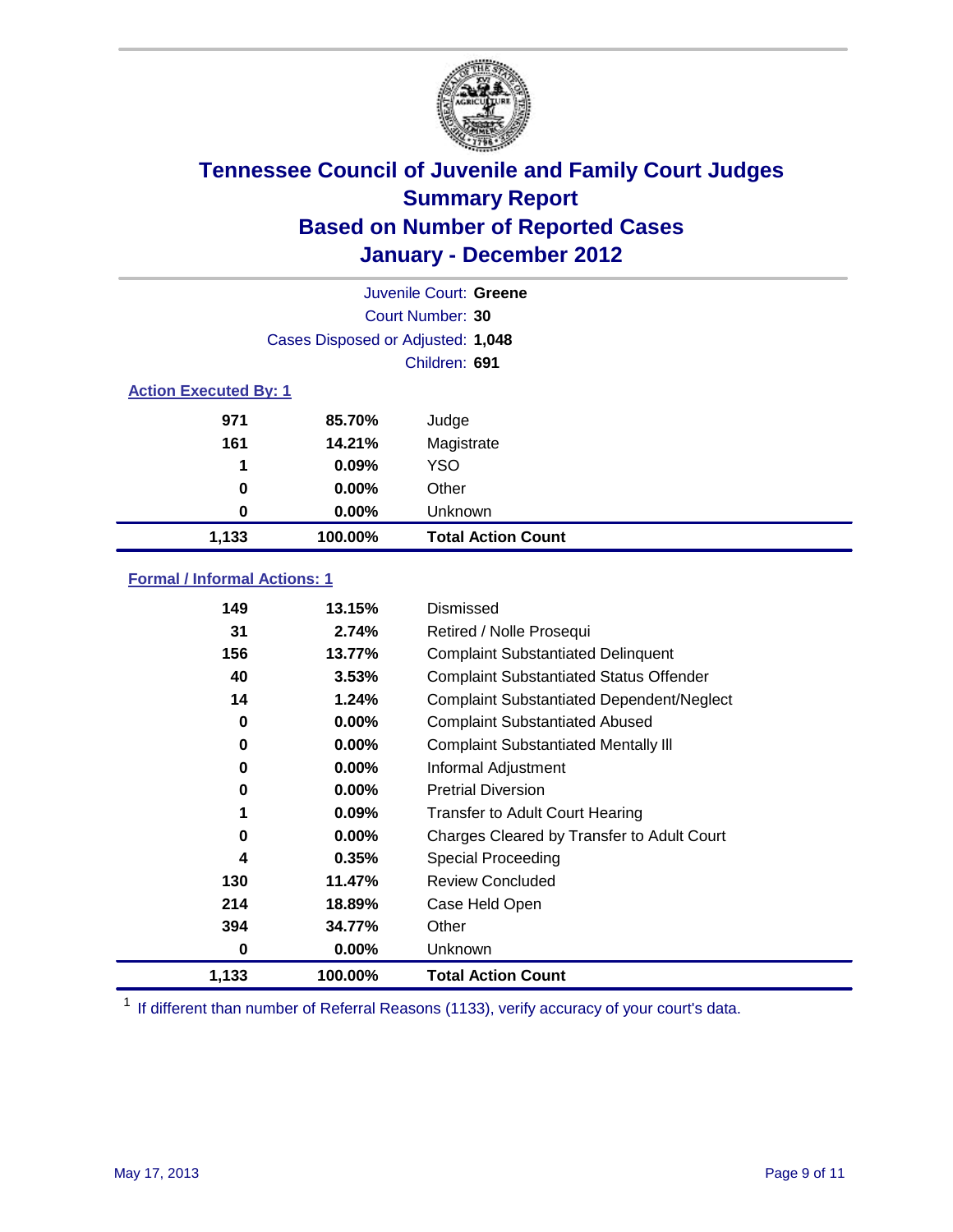

|                       |                                                       | Juvenile Court: Greene                               |
|-----------------------|-------------------------------------------------------|------------------------------------------------------|
|                       |                                                       | Court Number: 30                                     |
|                       | Cases Disposed or Adjusted: 1,048                     |                                                      |
|                       |                                                       | Children: 691                                        |
| <b>Case Outcomes:</b> | There can be multiple outcomes for one child or case. |                                                      |
| 148                   | 5.17%                                                 | <b>Case Dismissed</b>                                |
| 29                    | 1.01%                                                 | Case Retired or Nolle Prosequi                       |
| 1                     | 0.03%                                                 | Warned / Counseled                                   |
| 195                   | 6.82%                                                 | <b>Held Open For Review</b>                          |
| 12                    | 0.42%                                                 | Supervision / Probation to Juvenile Court            |
| 0                     | 0.00%                                                 | <b>Probation to Parents</b>                          |
| 0                     | 0.00%                                                 | Referral to Another Entity for Supervision / Service |
| 47                    | 1.64%                                                 | Referred for Mental Health Counseling                |
| 54                    | 1.89%                                                 | Referred for Alcohol and Drug Counseling             |
| 1                     | 0.03%                                                 | <b>Referred to Alternative School</b>                |
| 1                     | 0.03%                                                 | Referred to Private Child Agency                     |
| 31                    | 1.08%                                                 | Referred to Defensive Driving School                 |
| 0                     | 0.00%                                                 | Referred to Alcohol Safety School                    |
| 3                     | 0.10%                                                 | Referred to Juvenile Court Education-Based Program   |
| 5                     | 0.17%                                                 | Driver's License Held Informally                     |
| 0                     | 0.00%                                                 | <b>Voluntary Placement with DMHMR</b>                |
| 1                     | 0.03%                                                 | <b>Private Mental Health Placement</b>               |
| 1                     | 0.03%                                                 | <b>Private MR Placement</b>                          |
| 0                     | 0.00%                                                 | Placement with City/County Agency/Facility           |
| 2                     | 0.07%                                                 | Placement with Relative / Other Individual           |
| 186                   | 6.50%                                                 | Fine                                                 |
| 155                   | 5.42%                                                 | <b>Public Service</b>                                |
| 29                    | 1.01%                                                 | Restitution                                          |
| 0                     | 0.00%                                                 | <b>Runaway Returned</b>                              |
| 121                   | 4.23%                                                 | No Contact Order                                     |
| 31                    | 1.08%                                                 | Injunction Other than No Contact Order               |
| 12                    | 0.42%                                                 | <b>House Arrest</b>                                  |
| 1                     | 0.03%                                                 | <b>Court Defined Curfew</b>                          |
| 0                     | 0.00%                                                 | Dismissed from Informal Adjustment                   |
| 0                     | 0.00%                                                 | <b>Dismissed from Pretrial Diversion</b>             |
| 10                    | 0.35%                                                 | Released from Probation                              |
| 0                     | 0.00%                                                 | <b>Transferred to Adult Court</b>                    |
| 2                     | 0.07%                                                 | <b>DMHMR Involuntary Commitment</b>                  |